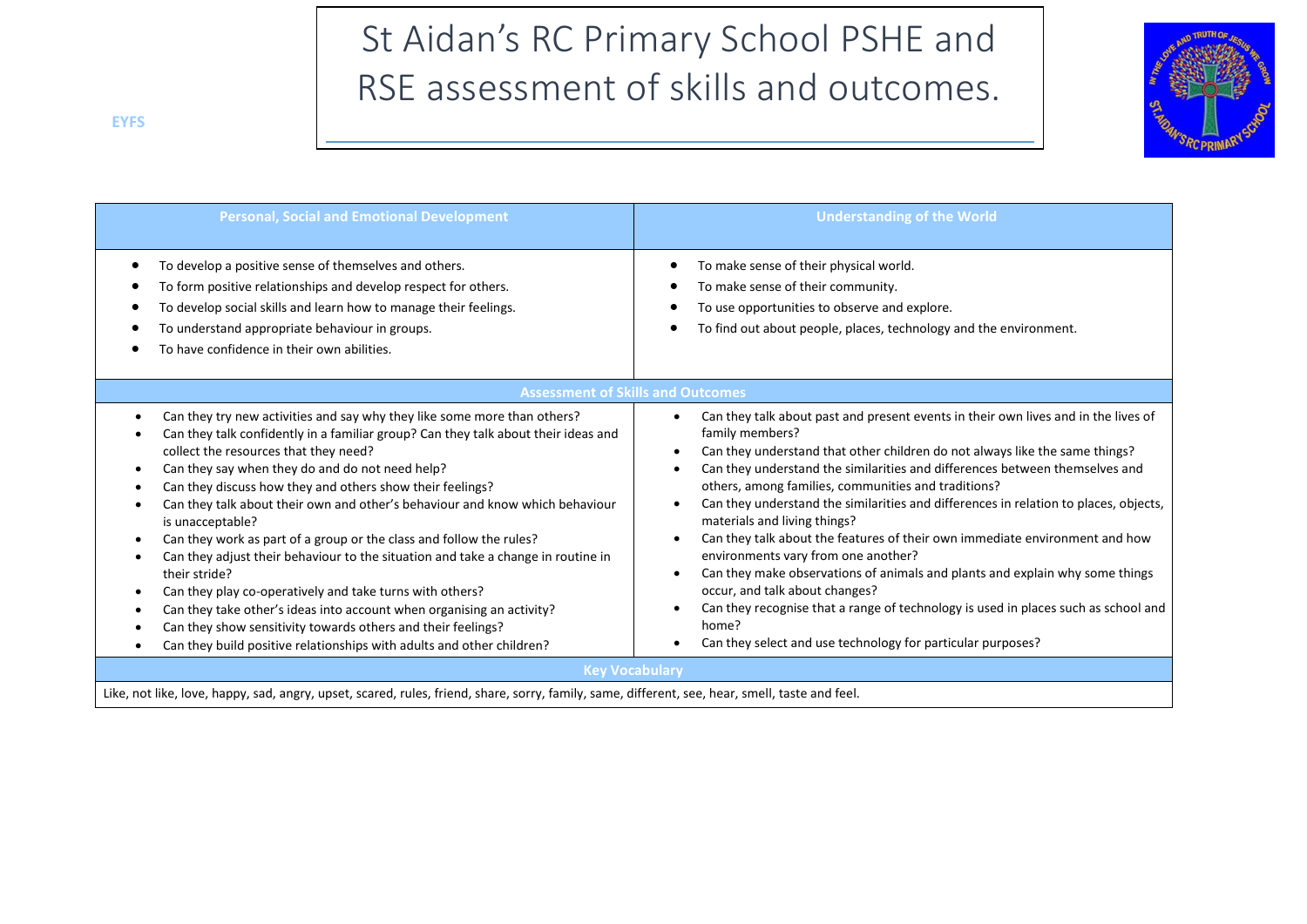

# **Year Group One**

| <b>Autumn: Health and Well-being</b><br>Living life to the full Module 1:<br><b>Created and loved by God.</b>                                                                                                                                                                                                                                                                                                                                                                                                                                                                                               | <b>Spring: Relationships</b><br>Living life to the full Module 2: Created to love<br>others                                                                                                                                                                                                                                                         | <b>Summer: Living in the wider world</b><br>Living life to the full Module 3: Created<br>to live in the Community                                                                                                                                                                                                                                                                                                            |
|-------------------------------------------------------------------------------------------------------------------------------------------------------------------------------------------------------------------------------------------------------------------------------------------------------------------------------------------------------------------------------------------------------------------------------------------------------------------------------------------------------------------------------------------------------------------------------------------------------------|-----------------------------------------------------------------------------------------------------------------------------------------------------------------------------------------------------------------------------------------------------------------------------------------------------------------------------------------------------|------------------------------------------------------------------------------------------------------------------------------------------------------------------------------------------------------------------------------------------------------------------------------------------------------------------------------------------------------------------------------------------------------------------------------|
| To know how to keep healthy based on food and<br>$\bullet$<br>exercise.<br>To understand some hygiene routines including<br>sun safety.<br>To recognise what makes them unique and<br>$\bullet$<br>special.<br>To learn how to manage their emotions when<br>things go wrong.<br>To learn ways of keeping safe online.<br>$\bullet$<br>To understand how rules and age restrictions keep<br>٠<br>us safe.                                                                                                                                                                                                   | To understand the roles of different people and<br>$\bullet$<br>that there are different types of families.<br>To understand they should feel cared for and care<br>for others.<br>To understand what privacy is and to seek<br>permission for things.<br>To understand that their behaviour affects others<br>and how to be polite and respectful. | To understand what rules are and why we follow<br>$\bullet$<br>them.<br>To know how to care for others and support their<br>needs.<br>To know how and why we care for the<br>$\bullet$<br>environment.<br>To know how to use online services to<br>communicate and do this safely.<br>What are your strengths and interests? Does this<br>$\bullet$<br>link to any jobs in your local community? What<br>jobs are available? |
|                                                                                                                                                                                                                                                                                                                                                                                                                                                                                                                                                                                                             | <b>Assessment of Skills and Outcomes</b>                                                                                                                                                                                                                                                                                                            |                                                                                                                                                                                                                                                                                                                                                                                                                              |
| Can they describe how families might be different?<br>Can they identify how people care for them and how they care for the environment?<br>Can they explain what privacy means and explain what they might need permission for?<br>Can they describe how their behaviour might affect others and explain how they can be polite and respectful?<br>Can they identify what the school and class rules are and why we have them?<br>Can they identify how they might keep healthy with their body and mind?<br>Can thy identify simple hygiene routines?<br>Can they describe what to do to keep safe online? |                                                                                                                                                                                                                                                                                                                                                     |                                                                                                                                                                                                                                                                                                                                                                                                                              |
| <b>Key Vocabulary</b>                                                                                                                                                                                                                                                                                                                                                                                                                                                                                                                                                                                       |                                                                                                                                                                                                                                                                                                                                                     |                                                                                                                                                                                                                                                                                                                                                                                                                              |
| Family, similar, different, polite, rules, privacy, respect, environment, healthy, hygiene, unique, special, feelings and love.                                                                                                                                                                                                                                                                                                                                                                                                                                                                             |                                                                                                                                                                                                                                                                                                                                                     |                                                                                                                                                                                                                                                                                                                                                                                                                              |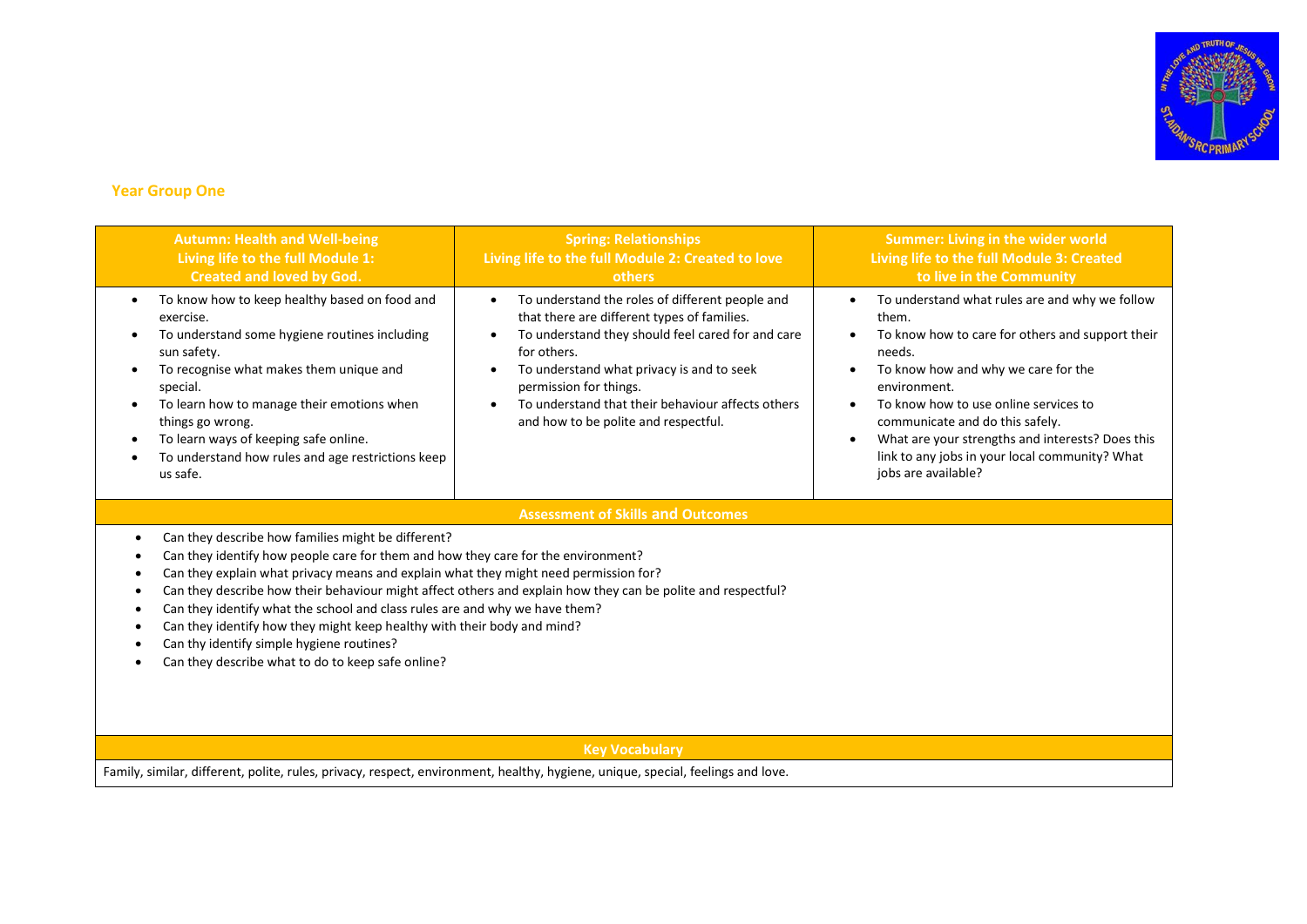

## **Year Group Two**

| <b>Autumn: Health and Well-being</b><br>Living life to the full Module 1:<br><b>Created and loved by God.</b>                                                                                                                                                                                                                                                                                       | <b>Spring: Relationships</b><br>Living life to the full Module 2: Created to love<br>others                                                                                                                                                                                                                                                                                                                                                     | <b>Summer: Living in the wider world</b><br>Living life to the full Module 3: Created<br>to live in the Community                                                                                                                                         |  |
|-----------------------------------------------------------------------------------------------------------------------------------------------------------------------------------------------------------------------------------------------------------------------------------------------------------------------------------------------------------------------------------------------------|-------------------------------------------------------------------------------------------------------------------------------------------------------------------------------------------------------------------------------------------------------------------------------------------------------------------------------------------------------------------------------------------------------------------------------------------------|-----------------------------------------------------------------------------------------------------------------------------------------------------------------------------------------------------------------------------------------------------------|--|
| To understand why sleep is important.<br>$\bullet$<br>Keeping healthy; teeth and medicines including<br>safety.<br>To learn ways of managing your feelings and<br>when to ask for help.<br>Growing older; life stages. Including naming body<br>parts.<br>How to keep safe in different environments;<br>keeping safe at home.<br>Learning what to do in an emergency.<br>Moving on to a new class. | To understand ways to make friends.<br>$\bullet$<br>To understand what to do if they are feeling<br>$\bullet$<br>lonely and how to get help.<br>To recognise behaviour that is hurtful.<br>$\bullet$<br>Recognise what is similar and different about<br>$\bullet$<br>ourselves.<br>To understand what a secret is; when it is ok to<br>$\bullet$<br>keep or when it is necessary to share.<br>Working and playing co-operatively.<br>$\bullet$ | To understand what it means to belong to a<br>$\bullet$<br>group.<br>What are your roles and responsibilities?<br>$\bullet$<br>To know how we use the internet in everyday life.<br>$\bullet$<br>To understand what money is and how to look<br>after it. |  |
|                                                                                                                                                                                                                                                                                                                                                                                                     | <b>Assessment of Skills and Outcomes</b>                                                                                                                                                                                                                                                                                                                                                                                                        |                                                                                                                                                                                                                                                           |  |
|                                                                                                                                                                                                                                                                                                                                                                                                     | Can they explain and show that family and friends should care for each other?                                                                                                                                                                                                                                                                                                                                                                   |                                                                                                                                                                                                                                                           |  |
| Can they identify and respect the differences and similarities between people?                                                                                                                                                                                                                                                                                                                      |                                                                                                                                                                                                                                                                                                                                                                                                                                                 |                                                                                                                                                                                                                                                           |  |
| Can they give examples when it would be necessary to share a secret?                                                                                                                                                                                                                                                                                                                                |                                                                                                                                                                                                                                                                                                                                                                                                                                                 |                                                                                                                                                                                                                                                           |  |
| Can they describe what co-operation is and what it would look like?                                                                                                                                                                                                                                                                                                                                 |                                                                                                                                                                                                                                                                                                                                                                                                                                                 |                                                                                                                                                                                                                                                           |  |
| Can they explain what belonging is and how that might look?                                                                                                                                                                                                                                                                                                                                         |                                                                                                                                                                                                                                                                                                                                                                                                                                                 |                                                                                                                                                                                                                                                           |  |
| Can they describe the difference between a want and a need?                                                                                                                                                                                                                                                                                                                                         |                                                                                                                                                                                                                                                                                                                                                                                                                                                 |                                                                                                                                                                                                                                                           |  |
| Can they name the life stages and explain the changes that take place?                                                                                                                                                                                                                                                                                                                              |                                                                                                                                                                                                                                                                                                                                                                                                                                                 |                                                                                                                                                                                                                                                           |  |
| Can they name the body parts using the correct names?                                                                                                                                                                                                                                                                                                                                               |                                                                                                                                                                                                                                                                                                                                                                                                                                                 |                                                                                                                                                                                                                                                           |  |
| Can they describe how to stay safe in different environments?                                                                                                                                                                                                                                                                                                                                       |                                                                                                                                                                                                                                                                                                                                                                                                                                                 |                                                                                                                                                                                                                                                           |  |
| <b>Key Vocabulary</b>                                                                                                                                                                                                                                                                                                                                                                               |                                                                                                                                                                                                                                                                                                                                                                                                                                                 |                                                                                                                                                                                                                                                           |  |

Friendship, roles, lonely, secret, co-operate, belong, responsibility, money, male, female, penis, vagina, vulva, body part and emergency.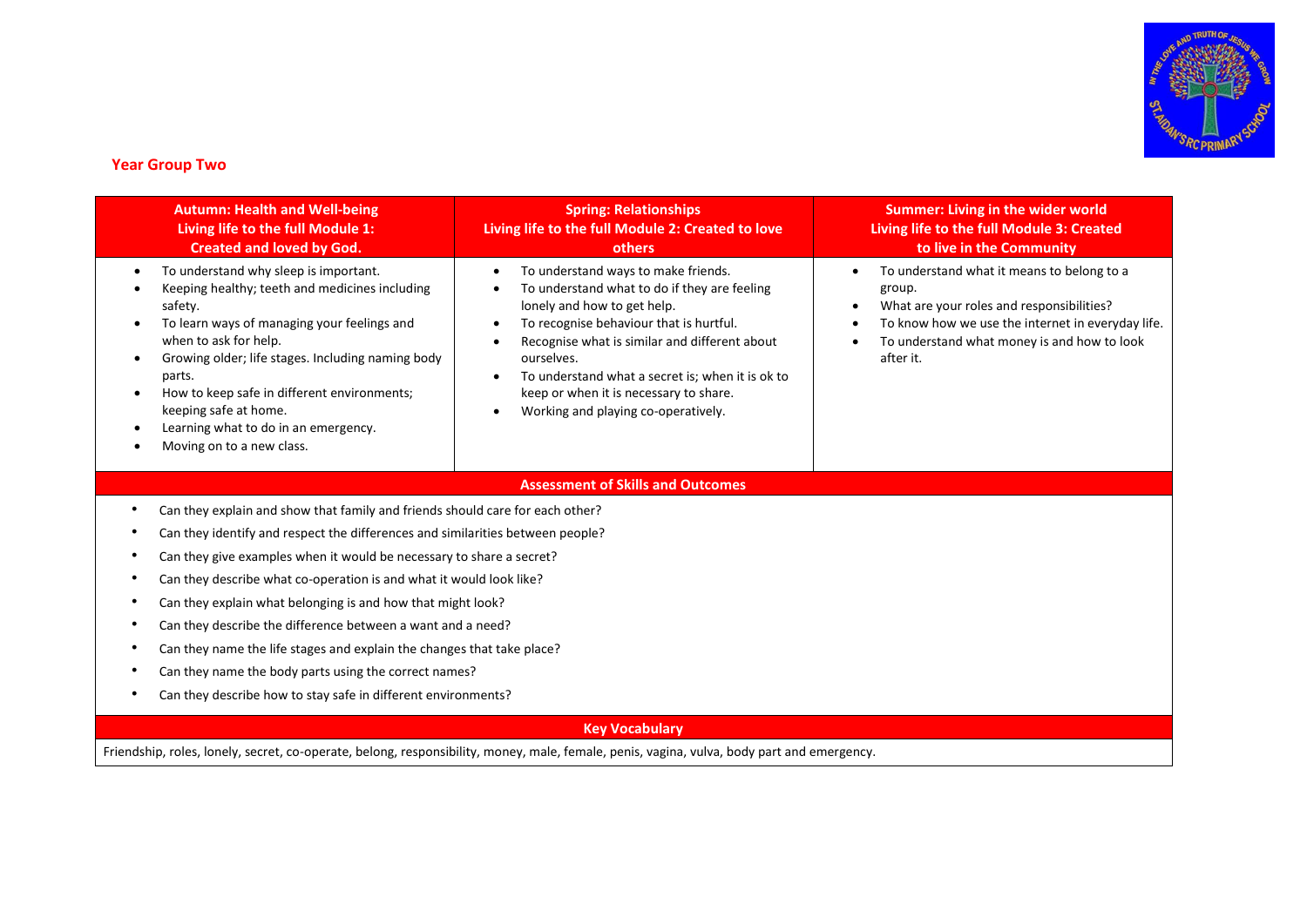

## **Year Group Three**

| <b>Autumn: Health and Well-being</b><br>Living life to the full Module 1:<br><b>Created and loved by God.</b>                                                                                                                                                                                                                                                                                                                                                                                                                                                                                                                                                                                                                                                                                                                       | <b>Spring: Relationships</b><br>Living life to the full Module 2: Created to love<br>others                                                                                                                                                                                                                                                                                                                             | <b>Summer: Living in the wider world</b><br>Living life to the full Module 3: Created<br>to live in the Community                                                                                                                                                                                                                                                                                                     |
|-------------------------------------------------------------------------------------------------------------------------------------------------------------------------------------------------------------------------------------------------------------------------------------------------------------------------------------------------------------------------------------------------------------------------------------------------------------------------------------------------------------------------------------------------------------------------------------------------------------------------------------------------------------------------------------------------------------------------------------------------------------------------------------------------------------------------------------|-------------------------------------------------------------------------------------------------------------------------------------------------------------------------------------------------------------------------------------------------------------------------------------------------------------------------------------------------------------------------------------------------------------------------|-----------------------------------------------------------------------------------------------------------------------------------------------------------------------------------------------------------------------------------------------------------------------------------------------------------------------------------------------------------------------------------------------------------------------|
| To know how to make good choices about health<br>and their habits.<br>To know what affects theirs and others feelings<br>and know how to express them.<br>To identify their own strengths and achievements.<br>To understand risks and hazards.<br>To understand safety in their local environment<br>and also in unfamiliar places.                                                                                                                                                                                                                                                                                                                                                                                                                                                                                                | To understand what makes a family and to know<br>what the features of a family life are.<br>To understand personal boundaries and relate<br>this to being able to safely respond to others.<br>To understand the impact of hurtful behaviour.<br>$\bullet$<br>To be able to recognise respectful behaviour.<br>$\bullet$<br>To know how to be courteous and polite.<br>To know the value and importance of self-respect | To understand the value of rules and laws.<br>$\bullet$<br>To know about rights, freedom and<br>$\bullet$<br>responsibilities.<br>To know how the internet is used and understand<br>$\bullet$<br>how to assess information online.<br>To understand that different jobs require<br>$\bullet$<br>different skills.<br>To understand job stereotypes.<br>٠<br>To be able to set their own personal goals.<br>$\bullet$ |
|                                                                                                                                                                                                                                                                                                                                                                                                                                                                                                                                                                                                                                                                                                                                                                                                                                     | <b>Assessment of Skills and Outcomes</b>                                                                                                                                                                                                                                                                                                                                                                                |                                                                                                                                                                                                                                                                                                                                                                                                                       |
| Can they recognise different family types?<br>٠<br>Can they explain what to do if someone is making them or someone else upset or worried?<br>Can they describe what information is appropriate to share with different people?<br>٠<br>Can they describe how to keep themselves safe online?<br>٠<br>Can they explain how to be respectful towards others?<br>٠<br>Can they explain and describe the importance of rules and laws in wider society?<br>$\bullet$<br>Can they recognise and challenge gender stereotypes?<br>٠<br>Can they identify how their achievements and skills can be linked to future jobs?<br>$\bullet$<br>Can they explain what good choices can be made about their health and habits?<br>٠<br>Can they explain how to be safe in their local environment and how to identify risks in unfamiliar areas? |                                                                                                                                                                                                                                                                                                                                                                                                                         |                                                                                                                                                                                                                                                                                                                                                                                                                       |
|                                                                                                                                                                                                                                                                                                                                                                                                                                                                                                                                                                                                                                                                                                                                                                                                                                     |                                                                                                                                                                                                                                                                                                                                                                                                                         |                                                                                                                                                                                                                                                                                                                                                                                                                       |

#### **Key Vocabulary**

Relationship, single parent, same sex parents, step-parents, blended families, foster, adoptive, privacy, personal boundaries, gender, stereotypes, body part, penis, vagina.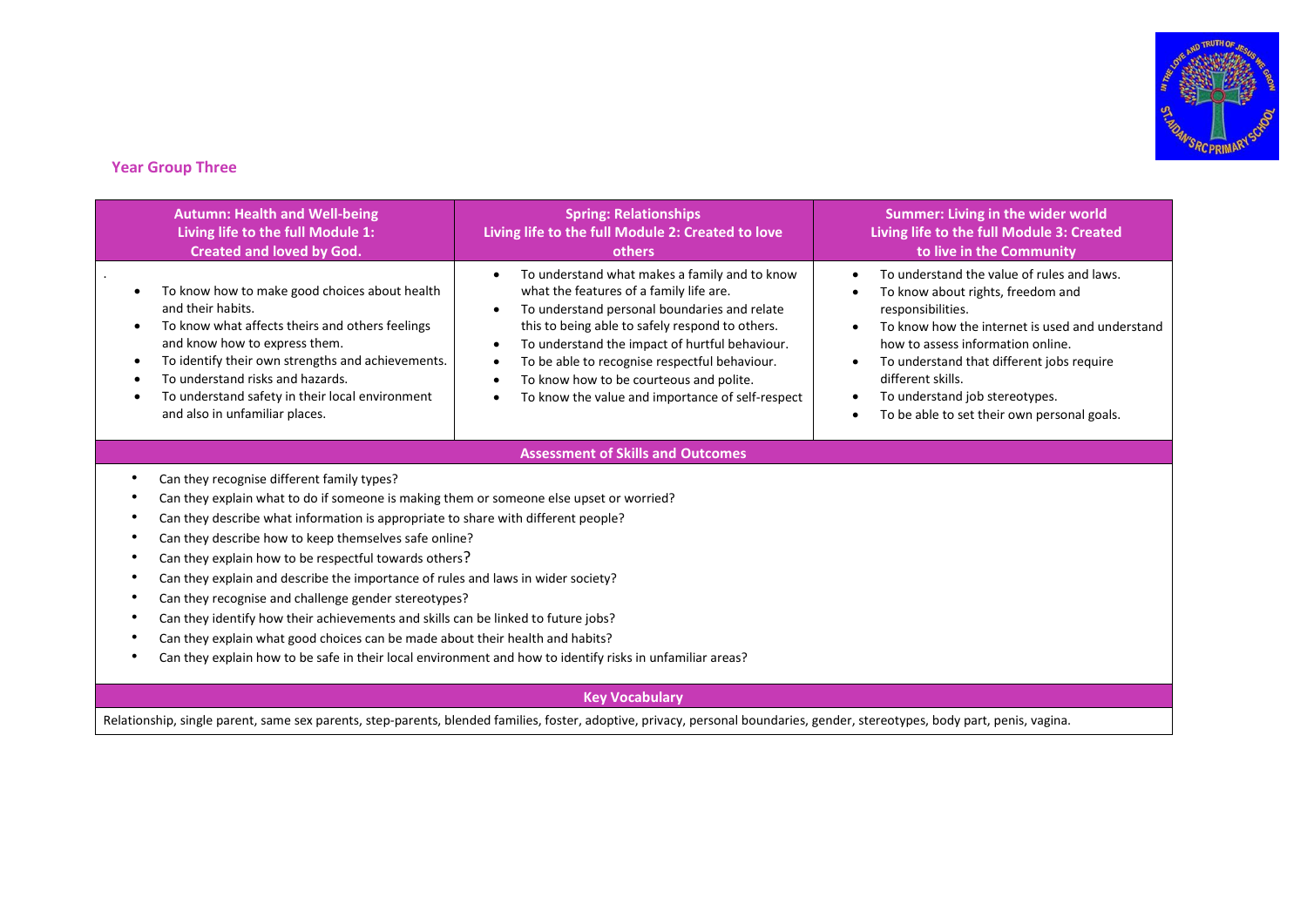

## **Year Group Four**

| <b>Autumn: Health and Well-being</b><br>Living life to the full Module 1:<br><b>Created and loved by God.</b>                                                                                                                                                                                                                                                                                                                                                                                                                                                                                                                                                                       | <b>Spring: Relationships</b><br>Living life to the full Module 2: Created to love<br>others                                                                                                                                                                                                                  | Summer: Living in the wider world<br>Living life to the full Module 3: Created<br>to live in the Community                                                                                                                                                                      |
|-------------------------------------------------------------------------------------------------------------------------------------------------------------------------------------------------------------------------------------------------------------------------------------------------------------------------------------------------------------------------------------------------------------------------------------------------------------------------------------------------------------------------------------------------------------------------------------------------------------------------------------------------------------------------------------|--------------------------------------------------------------------------------------------------------------------------------------------------------------------------------------------------------------------------------------------------------------------------------------------------------------|---------------------------------------------------------------------------------------------------------------------------------------------------------------------------------------------------------------------------------------------------------------------------------|
| To be able to maintain a balanced lifestyle<br>including oral and dental hygiene.<br>To know and understand what the physical and<br>emotional changes of puberty are.<br>To know which are the external genitalia and<br>name them correctly.<br>To know what their personal hygiene routines<br>are.<br>To know about medicines and household<br>products including drugs common to everyday<br>life.                                                                                                                                                                                                                                                                             | To understand what a positive friendship is<br>including online friendships.<br>To know how to respond to hurtful behaviour.<br>To manage confidentiality including risks posed<br>online.<br>To be able to respect differences and similarities<br>but also know how to discuss differences<br>sensitively. | To understand what makes a community.<br>$\bullet$<br>To understand what a shared responsibility is.<br>To know and understand how data is used and<br>shared.<br>To be able to make sensible decisions about<br>money.<br>To know how to use money safely and keep it<br>safe. |
|                                                                                                                                                                                                                                                                                                                                                                                                                                                                                                                                                                                                                                                                                     | <b>Assessment of Skills and Outcomes</b>                                                                                                                                                                                                                                                                     |                                                                                                                                                                                                                                                                                 |
| Can they identify a positive friendship including ones online?<br>Can they define confidentiality and explain when this may be required?<br>Can they discuss matters sensitively?<br>Can they describe how data might be used and or shared?<br>To describe how to make good choices about money in a scenario given?<br>Can they describe and maintain a balanced lifestyle and describe their own hygiene routines?<br>Are they aware of puberty?<br>Can they recognise the emotional and physical changes of puberty?<br>Can they understand how the body changes throughout life?<br>Can they describe and explain how to keep safe around medicines and everyday common drugs? |                                                                                                                                                                                                                                                                                                              |                                                                                                                                                                                                                                                                                 |
| <b>Key Vocabulary</b>                                                                                                                                                                                                                                                                                                                                                                                                                                                                                                                                                                                                                                                               |                                                                                                                                                                                                                                                                                                              |                                                                                                                                                                                                                                                                                 |

Positive, relationship, confidentiality, sensitive, community, data, balanced, puberty, period, male, female, penis, vagina, medicine and drug.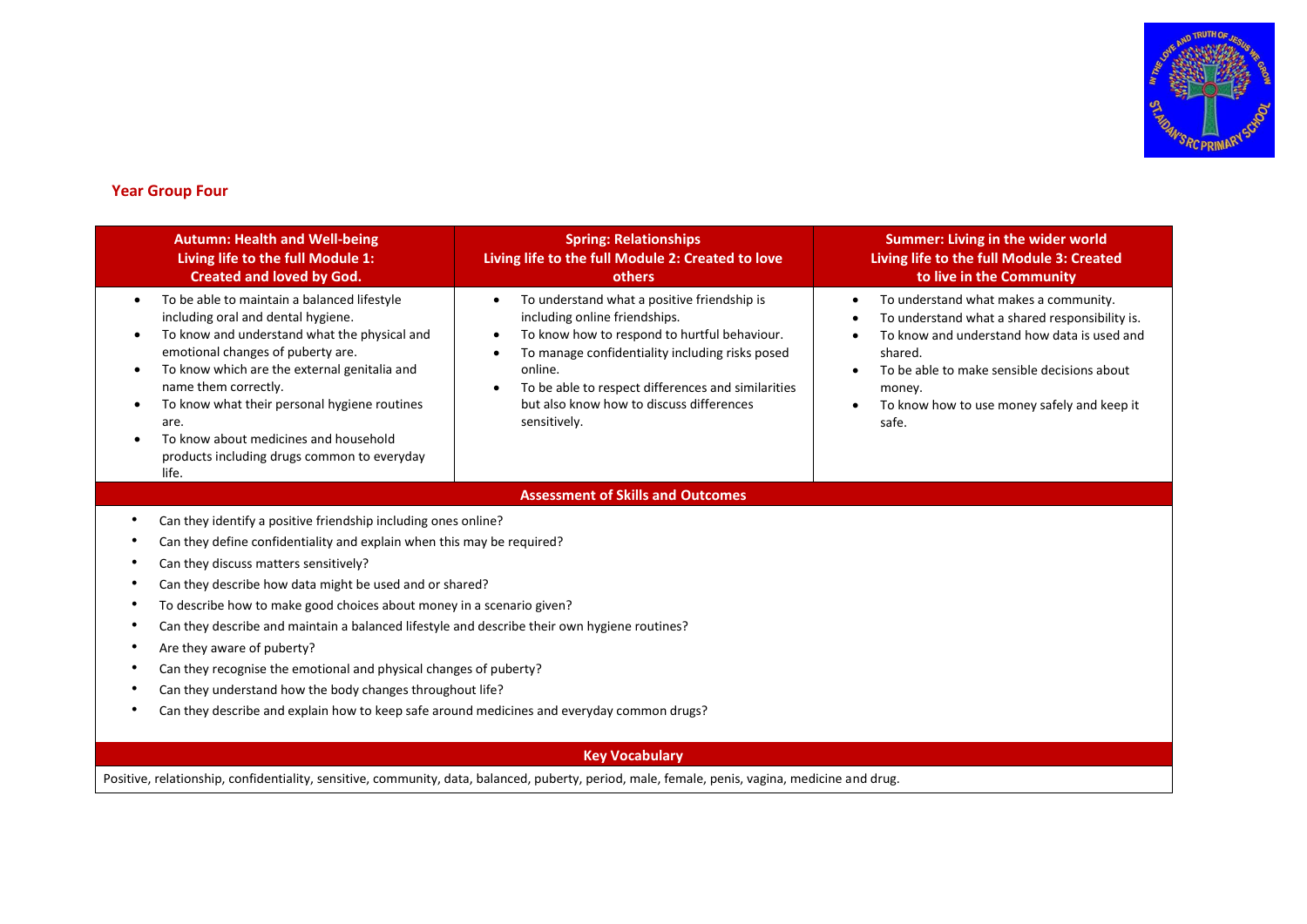

# **Year Group Five**

| <b>Autumn: Health and Well-being</b><br>Living life to the full Module 1:<br><b>Created and loved by God.</b>                                                                                                                                                                                                                                                                  | <b>Spring: Relationships</b><br>Living life to the full Module 2: Created to love<br>others                                                                                                                                                                                                                            | <b>Summer: Living in the wider world</b><br>Living life to the full Module 3: Created<br>to live in the Community                                                                                                                                                                                                                                                                                                       |  |
|--------------------------------------------------------------------------------------------------------------------------------------------------------------------------------------------------------------------------------------------------------------------------------------------------------------------------------------------------------------------------------|------------------------------------------------------------------------------------------------------------------------------------------------------------------------------------------------------------------------------------------------------------------------------------------------------------------------|-------------------------------------------------------------------------------------------------------------------------------------------------------------------------------------------------------------------------------------------------------------------------------------------------------------------------------------------------------------------------------------------------------------------------|--|
| To develop and understand healthy sleep habits.<br>To understand the safety aspects around; the sun,<br>medicines, vaccinations, immunisations and<br>allergies.<br>To recognise their own individuality and their<br>qualities.<br>To understand their mental well-being.<br>To keep safe in different situations including;<br>responding to emergencies, first aid and FGM. | To be able to manage their own friendships and<br>$\bullet$<br>understand peer influence.<br>To understand which physical contact is<br>$\bullet$<br>acceptable and what they feel comfortable with.<br>To be able to respond respectfully to a wide range<br>of people.<br>To recognise prejudice and discrimination. | To know how to protect the environment.<br>٠<br>To be able to show compassion for others.<br>$\bullet$<br>To know and understand how information online<br>is targeted.<br>To understand the roles and impact of different<br>$\bullet$<br>media types.<br>To identify their job interests and aspirations.<br>$\bullet$<br>To understand what has influenced their career<br>choice and explore workplace stereotypes. |  |
|                                                                                                                                                                                                                                                                                                                                                                                | <b>Assessment of Skills and Outcomes</b>                                                                                                                                                                                                                                                                               |                                                                                                                                                                                                                                                                                                                                                                                                                         |  |
| Can they identify strategies to manage peer influence and the need for peer approval?                                                                                                                                                                                                                                                                                          |                                                                                                                                                                                                                                                                                                                        |                                                                                                                                                                                                                                                                                                                                                                                                                         |  |
| Can they recognise when a friendship makes them feel uncomfortable, worried or safe and when to seek support?                                                                                                                                                                                                                                                                  |                                                                                                                                                                                                                                                                                                                        |                                                                                                                                                                                                                                                                                                                                                                                                                         |  |
|                                                                                                                                                                                                                                                                                                                                                                                | Can they identify what physical touch is acceptable, unacceptable, wanted or unwanted in different situations?                                                                                                                                                                                                         |                                                                                                                                                                                                                                                                                                                                                                                                                         |  |
| Can they explain that it is never their fault if they have experienced unacceptable touch?                                                                                                                                                                                                                                                                                     |                                                                                                                                                                                                                                                                                                                        |                                                                                                                                                                                                                                                                                                                                                                                                                         |  |
| Can they ask for, give and not give permission for physical contact?                                                                                                                                                                                                                                                                                                           |                                                                                                                                                                                                                                                                                                                        |                                                                                                                                                                                                                                                                                                                                                                                                                         |  |
|                                                                                                                                                                                                                                                                                                                                                                                | Can they recognise and safely challenge discrimination?                                                                                                                                                                                                                                                                |                                                                                                                                                                                                                                                                                                                                                                                                                         |  |
| Can they show compassion for others, the environment and animals living there?                                                                                                                                                                                                                                                                                                 |                                                                                                                                                                                                                                                                                                                        |                                                                                                                                                                                                                                                                                                                                                                                                                         |  |
| Can they describe how the media can influence our job choices?                                                                                                                                                                                                                                                                                                                 |                                                                                                                                                                                                                                                                                                                        |                                                                                                                                                                                                                                                                                                                                                                                                                         |  |
| Can they explain that someone's gender identity does not always correspond with their biological sex?                                                                                                                                                                                                                                                                          |                                                                                                                                                                                                                                                                                                                        |                                                                                                                                                                                                                                                                                                                                                                                                                         |  |
| Can they explain that FGM is against the British Law and know what to do if they think someone is at risk of FGM?                                                                                                                                                                                                                                                              |                                                                                                                                                                                                                                                                                                                        |                                                                                                                                                                                                                                                                                                                                                                                                                         |  |
| <b>Key Vocabulary</b>                                                                                                                                                                                                                                                                                                                                                          |                                                                                                                                                                                                                                                                                                                        |                                                                                                                                                                                                                                                                                                                                                                                                                         |  |
|                                                                                                                                                                                                                                                                                                                                                                                | Friendship, peer influence, prejudice, discrimination, compassion, aspiration, stereotypes, male, female, sex, gender, individuality, emergency and FGM (female genital mutilation).                                                                                                                                   |                                                                                                                                                                                                                                                                                                                                                                                                                         |  |